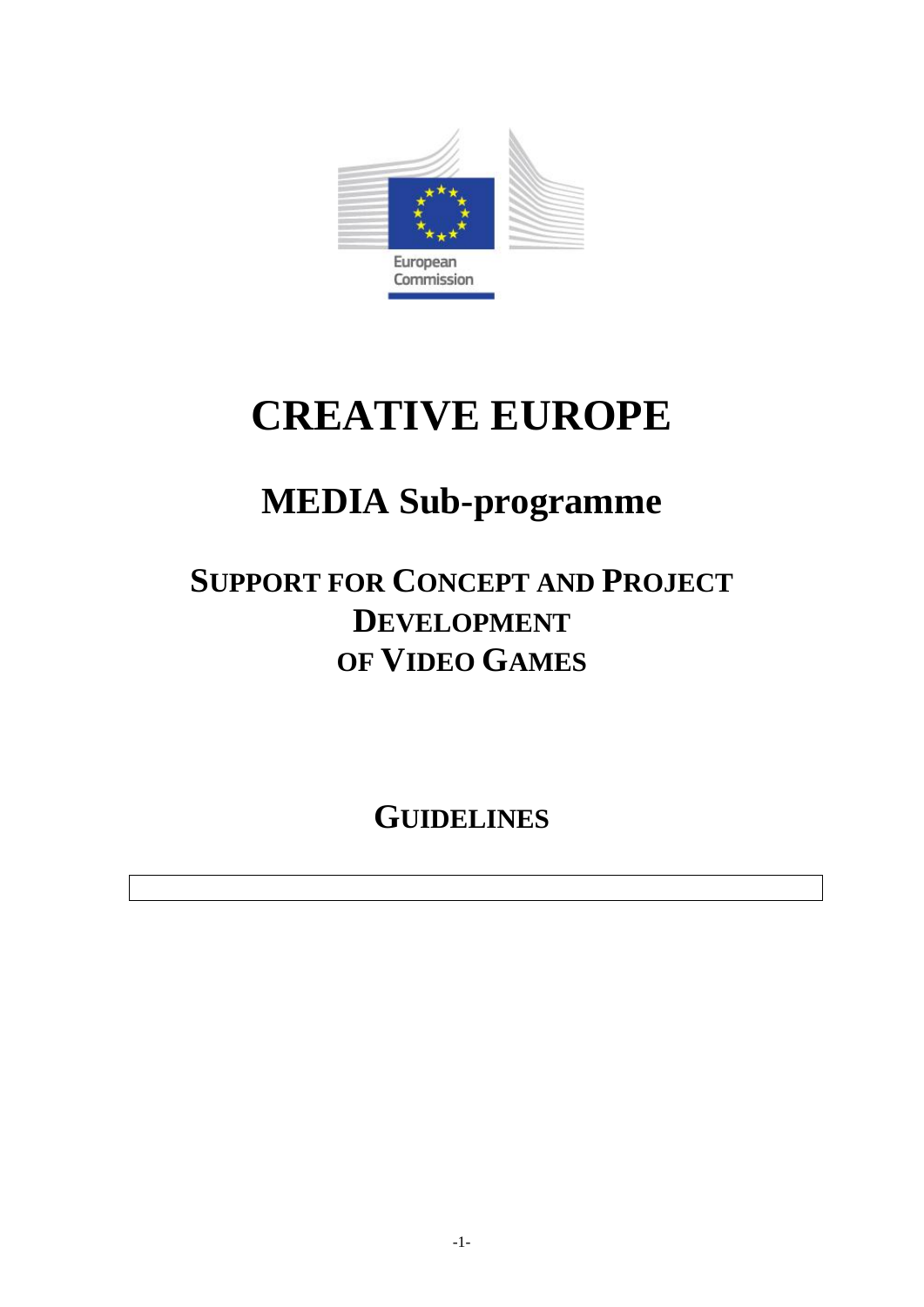#### **TABLE OF CONTENTS**

#### **1. INTRODUCTION**

- **2. OBJECTIVES AND PRIORITIES**
	- *2.1. Objectives and Priorities 2.2. Targeted Projects*
- **3. TIMETABLE**
- **4. AVAILABLE BUDGET**

## **5. ELIGIBILITY CRITERIA**

- *5.1. Formal Criteria*
	- *5.2. Eligible countries*
	- *5.3. Eligible applicants*
	- *5.4. Eligible activities*

## **6. EXCLUSION CRITERIA**

- *6.1. Exclusion from participation*
- *6.2. Exclusion from award*
- *6.3. Support documents*

## **7. SELECTION CRITERIA**

- *7.1. Operational capacity*
- *7.2. Financial capacity*

## **8. AWARD CRITERIA**

## **9. FINANCIAL CONDITIONS**

- *9.1. Contractual provisions and Payment procedure*
- *9.2. Guarantee*
- *9.3. Double funding*
- *9.4. Funding method*

## **10. SUB-CONTRACTING AND AWARD OF PROCUREMENT CONTRACT**

## **11. PUBLICITY, COMMUNICATION AND DISSEMINATION**

- *11.1. Publicity*
- *11.2. Communication and dissemination*
- **12. DATA PROTECTION**

## **13. APPLICATION PROCEDURE**

- *13.1. Publication*
- *13.2. Registration in the Participant Portal*
- *13.3. Submission of the grant application*
- *13.4. Evaluation procedure*
- *13.5. Award decision*
- *13.6. Rules applicable*
- *13.7. Contacts*

## **Annexes:**

All the annexes are available on the MEDIA/EACEA website: [http://ec.europa.eu/culture/media/fundings/creative-europe/call\\_11\\_en.htm](http://ec.europa.eu/culture/media/fundings/creative-europe/call_11_en.htm)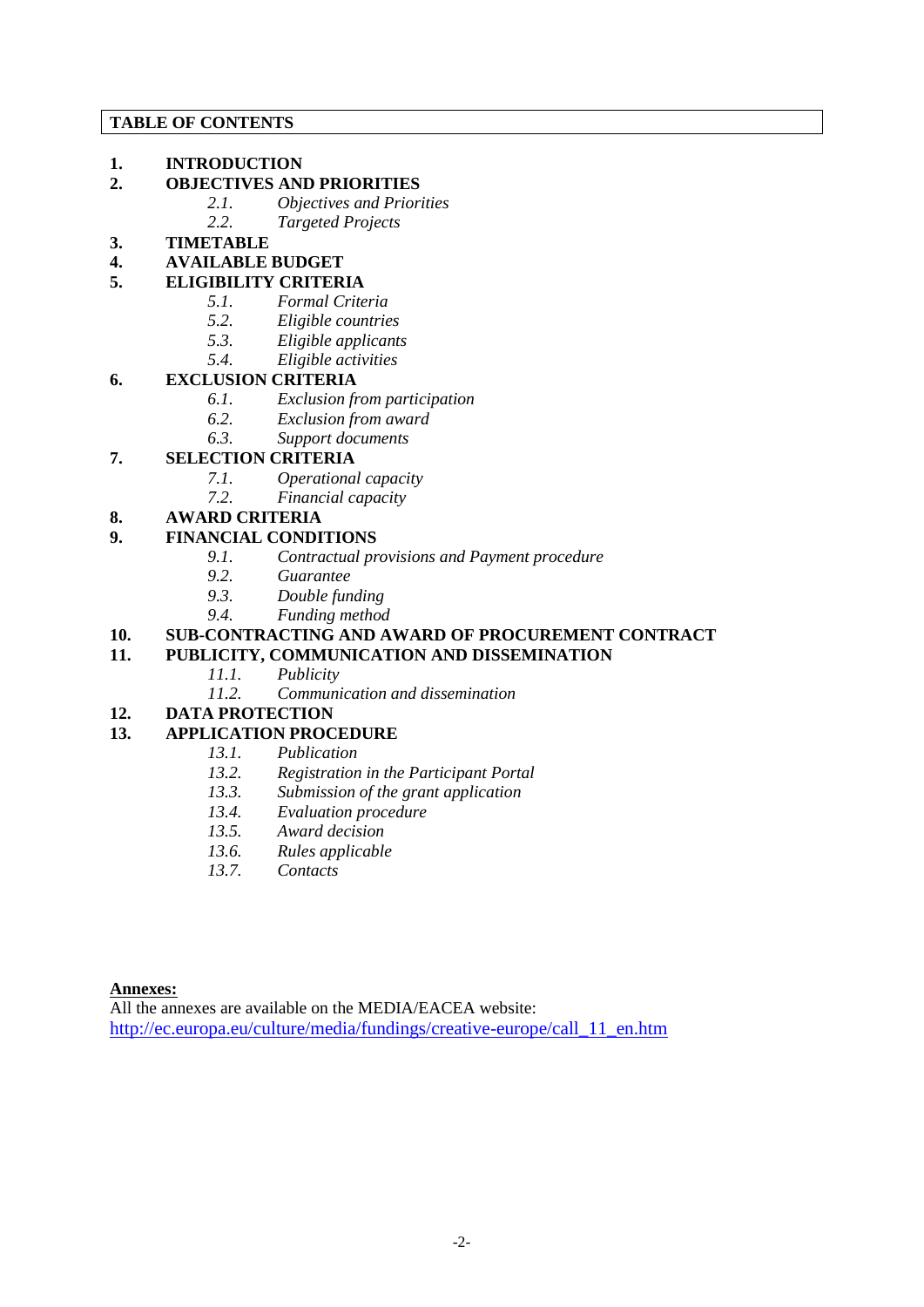#### **1. INTRODUCTION**

These guidelines are based on Regulation No 1295/2013 of the European Parliament and of the Council of 11/12/2013 concerning the implementation of a programme of support for the European cultural and creative sector (CREATIVE EUROPE).<sup>1</sup>

The European Commission is responsible for the implementation of the Creative Europe Programme and for the decision to grant individual European Union funds. The Education, Audiovisual and Culture Executive Agency hereafter "the Agency" manages the Culture and MEDIA Sub-programme on behalf and under the control of the European Commission.

General background information about the Creative Europe programme can be found on the following link: [http://ec.europa.eu/media.](http://ec.europa.eu/media)

#### **2. OBJECTIVES - PRIORITIES**

#### **2.1 Objectives and Priorities**

Within the specific objective of reinforcing the European audiovisual sector's capacity to operate transnationally and internationally one of the priorities of the MEDIA Sub-programme shall be to:

 increase the capacity of audiovisual operators to develop European audiovisual works with a potential to circulate in the Union and beyond and to facilitate European and international coproduction, including with television broadcasters.

The MEDIA Sub-programme shall provide support for the following measure:

• the development of European audiovisual works in particular films and television works such as fiction, documentaries, children's and animated films, as well as interactive works such as videogames and multimedia with enhanced cross-border circulation potential.

Under this Support scheme, applicants may submit proposals to develop concepts or projects for Video Games.

#### **2.2 Targeted Projects:**

1

The MEDIA Sub-programme supports European production companies with proven experience interested in developing a video game concept or project presenting:

- high level of originality, innovative and creative value, cultural diversity and enhanced Europe's cultural identity and heritage compared to existing mainstream works
- high level of commercial ambition and extensive cross-border potential able to reach European and international markets

<sup>&</sup>lt;sup>1</sup> Published in the Official Journal of the European Union on the  $20/12/2013$  (OJ 347, p 221).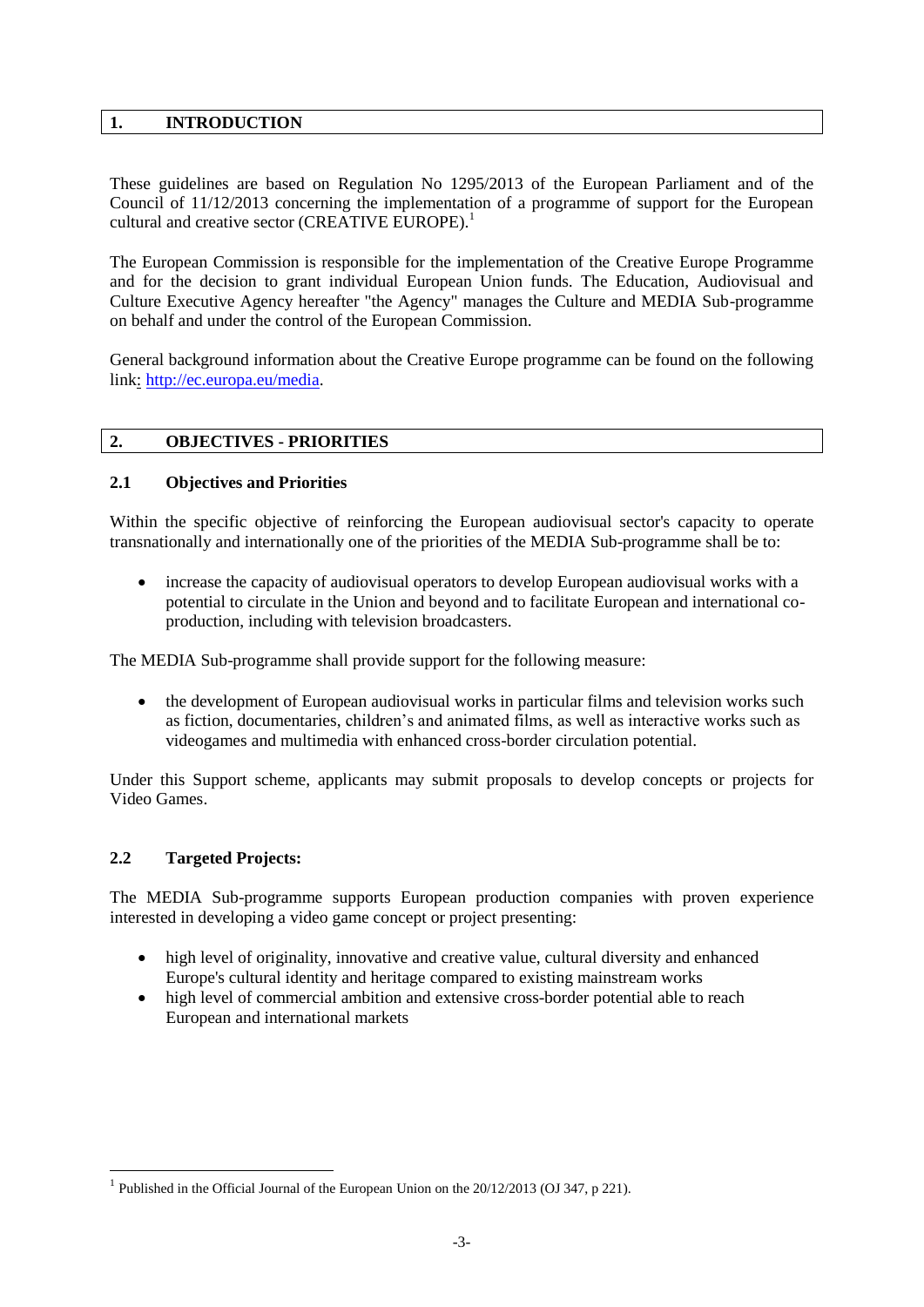## **3. TIMETABLE**

|               | <b>Stages</b>                                                     | Date or indicative period                      |
|---------------|-------------------------------------------------------------------|------------------------------------------------|
| a)            | Publication of the call                                           | December 2013                                  |
| b)            | Deadline for submitting applications                              | 28 March 2014 - 12:00 (noon, Brussels<br>Time) |
| $\mathbf{c})$ | Evaluation period                                                 | April - June2014                               |
| $\rm d)$      | Information to applicants                                         | July 2014                                      |
| e)            | Signature of grant agreement or notification of<br>grant decision | August 2014                                    |
| f)            | Starting date of the action                                       | Date of submission                             |
| g)            | Max. duration of the action / Period of<br>eligibility            | Until 30 months from date of submission        |

Applicants may only make one submission for the duration of a particular Call for Proposals.

## **4. AVAILABLE BUDGET**

The total budget available for the co-financing of concept and project development of video games is estimated at EUR 2.5 M.

Financial contribution of the EU cannot exceed 50% of the total eligible costs of the action.

The contribution under these Guidelines is:

- between EUR 10.000 and EUR 50.000 for concept development (supporting activities to the point that a playable game concept is realised);

- between EUR 10.000 and EUR 150.000 for project development (supporting activities to the point that the concept can be clearly expounded as a playable prototype).

Support for concept development and project development cannot be combined for the same video game.

The Agency reserves the right not to distribute all the funds available.

## **5. ELIGIBILITY CRITERIA**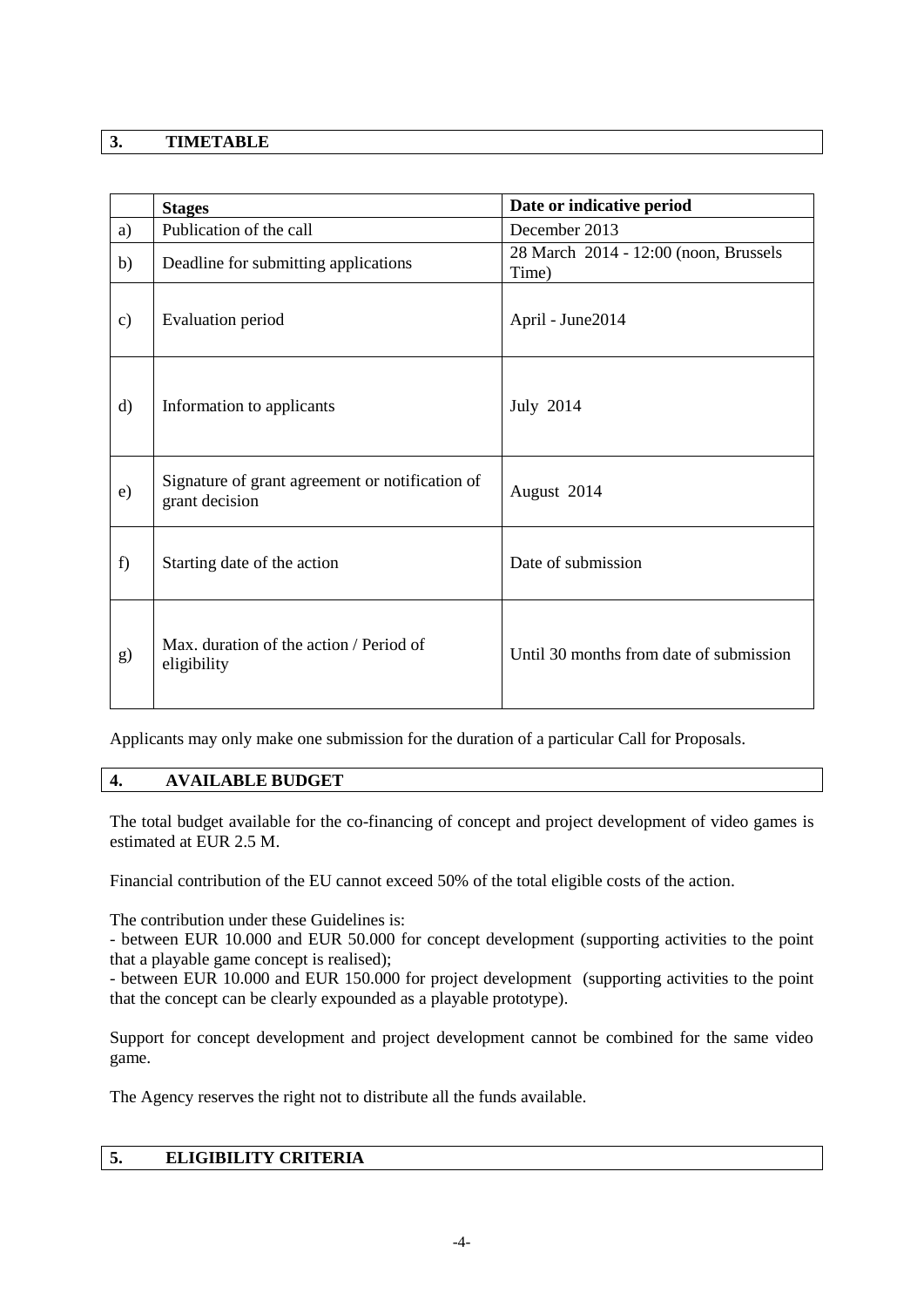Only applications which comply with the following criteria will be the subject of an in-depth evaluation.

## **5.1 Formal criteria**

In order to submit an application, applicants must provide their Participant Identification Code (PIC) in the application form. The PIC can be obtained by registering the organisation in the Education, Audiovisual, Culture, Citizenship and Volunteering Participant Portal<sup>2</sup>.

The Participant Portal allows applicants to upload or update the information related to their legal status and attach the requested legal and financial documents.

See the section on Registration in the Participant Portal for more information.

Only proposals submitted in one of the EU official language, using the official application form, completed in full, signed (original signatures or equivalent required) and received by the specified deadline, will be considered.

The application form must be accompanied by all the documents referred to in the application form. Applicants must submit a budget that is balanced in terms of expenditure and revenue and that complies with the ceiling for European Union cofinancing, set at 50%.

## **5.2 Eligible countries**

Applications from legal entities established in one of the following countries are eligible as long as all conditions referred to in Article 8 of the Regulation No 1295/2013/2013 establishing the Creative Europe Programme are met and the Commission has entered into negotiations with the country:

- − EU Member States;
- − Acceding countries, candidate countries and potential candidates benefiting from a pre-accession strategy, in accordance with the general principles and general terms and conditions for the participation of those countries in Union programmes established in the respective Framework Agreements, Association Council Decisions or similar agreements;
- − EFTA countries which are members of the EEA, in accordance with the provisions of the EEA Agreement;
- − The Swiss Confederation, on the basis of a bilateral agreement to be concluded with that country;
- − Countries of the European neighbourhood area in accordance with the procedures defined with those countries following the framework agreements providing for their participation in European Union programmes.

The Agency may select proposals from applicants in non EU countries, provided that, on the date of the award decision, agreements have been signed setting out the arrangements for the participation of those countries in the programme established by the Regulation referred to above. (Updated list of countries that fulfil the conditions referred to in Article 8 of the Regulation 1295/2013 and that the Commission has started negotiations with can be found on the following link) <http://ec.europa.eu/culture/creative-europe/documents/eligible-countries.pdf>)

The organisation has to register in the Unique Registration Facility (URF) hosted in the Education, Audiovisual, Culture, Citizenship and Volunteering Participant Portal. The Unique Registration Facilty is a tool shared by other services of the European Commission. If the organisation already has a PIC that has been used for other programmes (for example the Research programmes), the same PIC is valid for the present call for proposals.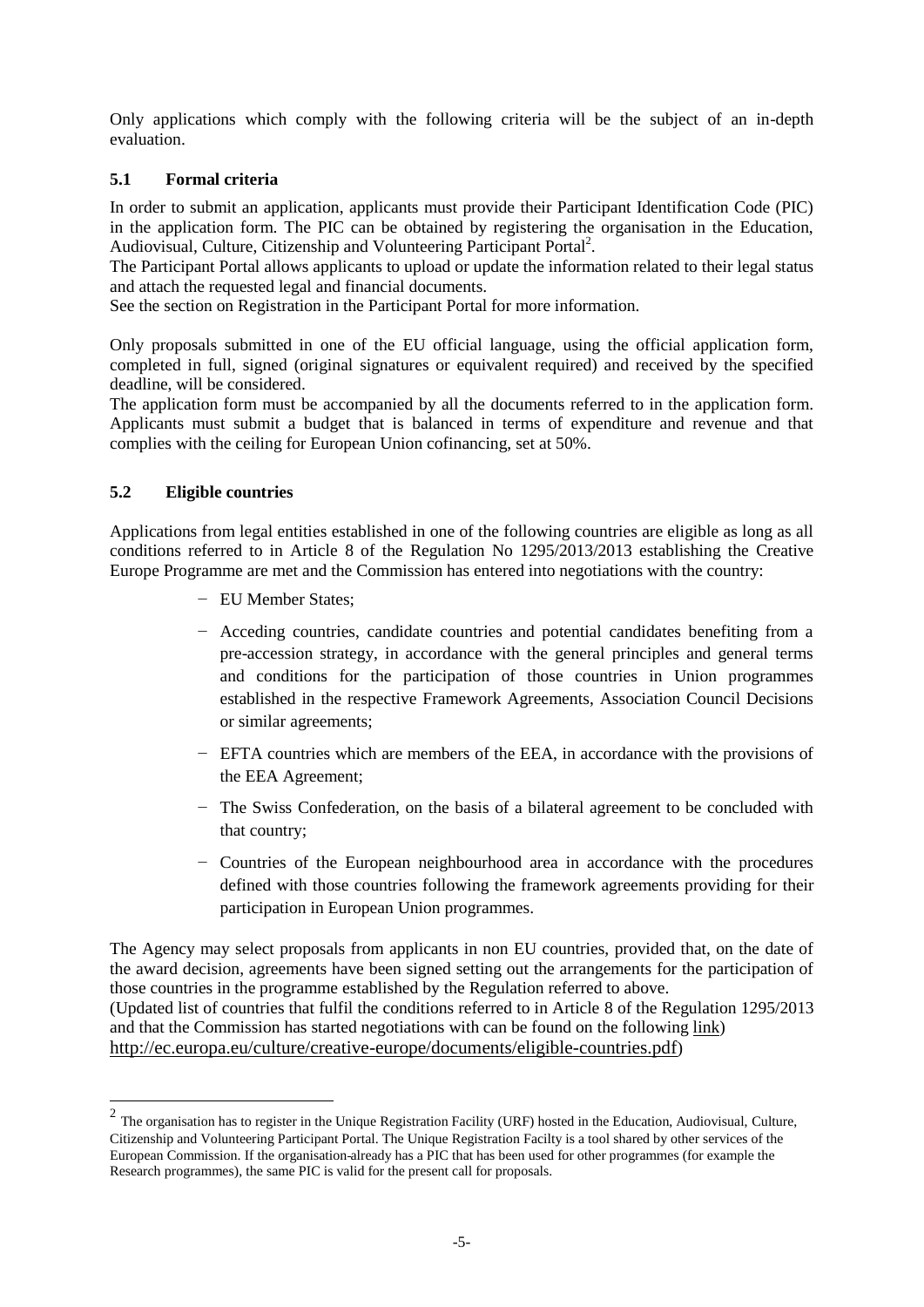## **5.3 Eligible applicants**

#### **Development support is open to European production companies that can demonstrate a proven track record.**

A **European company** is a company established in one of the countries participating to the MEDIA Sub-programme and owned directly or by majority participation, by nationals from such countries.

#### **Proven track record is understood as following:**

The applicant must prove it has produced a previous video game that is eligible under the terms described in Section 5.4 and that has been commercially distributed during the two calendar years preceding the publication of the Call for Proposals.

Concerning the production of a previous video game the applicant must prove that it developed it and must provide a sales report over the reference period.

#### **The applicant must also own the majority of rights related to the submitted project.**

No later than on the date of submission, the applicant must show that it holds the majority of the rights relating to the project for which support is being sought. It is required to provide a contract covering the rights to the artistic material included in the application. This must include at least the concept. This contract<sup>3</sup> must be duly signed and dated by the author(s)/game designer(s).

If the project is an adaptation of an existing work the applicant must also show that it holds the majority of the rights relating to the rights of adaptation to this work with an option agreement or transfer of rights contract duly dated and signed.

The following applicants are ineligible:

- Foundations, Institutes, Universities, associations and other legal bodies acting in the public interest;
- applications from groups of companies;
- natural persons.

<u>.</u>

#### **5.4 Eligible activities**

#### **Only the development activities for the following projects are eligible:**

Digital video games regardless of platform or expected distribution method. In all cases the game must be intended for commercial exploitation.

The digital content must provide substantial interactivity with a narrative component.

#### **The first playable version of the submitted project must not be scheduled to occur within 8 months from the date of application.**

No grant may be awarded retrospectively for actions already completed.

The eligibility period will end 30 months after the date of submission. If the project enters into production before the end of this period, the period of eligibility of costs ends on the date of entry into production of the project.

<sup>&</sup>lt;sup>3</sup> The following types of contracts will be accepted:

<sup>-</sup> an option agreement concerning the transfer of rights between the author and the applicant company, of an adequate duration to cover the whole development schedule and clearly setting out the conditions for exercising the option; or - a contract transferring the rights from the author to the applicant company.

The option agreement or transfer of rights contract can be replaced by:

<sup>-</sup> a unilateral declaration of the transfer of rights to the applicant company where the author is the producer, a shareholder or an employee of the company;

<sup>-</sup> a co-production or co-development agreement duly dated and signed by the parties and clearly showing that the applicant company holds the majority of the rights at the date of the application.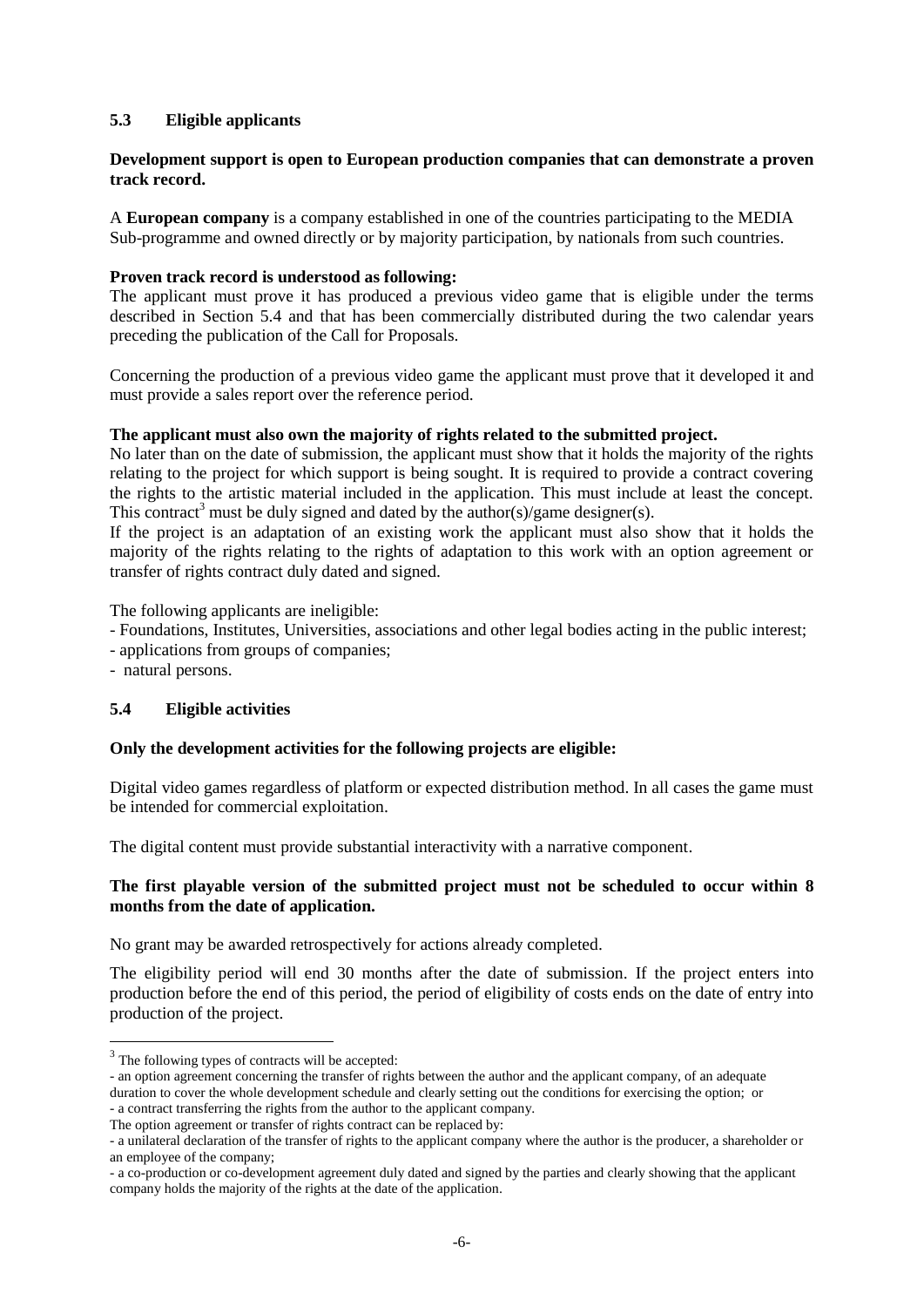However, if after the signing of the decision/agreement and the start of the project it becomes impossible for the beneficiary, for fully justified reasons beyond its control, to complete the project within the scheduled period, an extension to the eligibility period may be granted. A maximum extension of 6 additional months will be granted, if requested before the deadline specified in the agreement. The maximum duration will then be 36 months after the deadline for submission.

Applications requesting financial contributions of less than EUR 10.000 are ineligible.

#### **The following projects are ineligible:**

- reference works (encyclopaedias, atlases, catalogues, databases and similar);
- "how-to" works (instructional guides, manuals and similar);

- tools and software services aimed solely at technological development and/or used solely for further developing already existing game concepts;

- information or purely transactional services;
- projects promoting tourism;
- multimedia art projects;

- websites being, or dedicated specifically to, social platforms, social networking, internet forums, blogs or similar activities;

- projects including pornographic or racist material or advocating violence;
- works of a promotional nature (in particular branded content);
- institutional productions to promote a specific organisation or its activities.

## **6. EXCLUSION CRITERIA**

#### **6.1. Exclusion from participation**

Applicants will be excluded from participating in the call for proposals procedure if they are in any of the following situations:

- (a) they are bankrupt or being wound up, are having their affairs administered by the courts, have entered into an arrangement with creditors, have suspended business activities, are the subject of proceedings concerning those matters, or are in any analogous situation arising from a similar procedure provided for in national legislation or regulations;
- (b) they or persons having powers or representation, decision making or control over them have been convicted of an offence concerning their professional conduct by a judgment of a competent authority of a Member States which has the force of res judicata;
- (c) they have been guilty of grave professional misconduct proven by any means which the responsible authorising officer can justify including by decisions of the EIB and international organisations;
- (d) they are not in compliance with their obligations relating to the payment of social security contributions or the payment of taxes in accordance with the legal provisions of the country in which they are established or with those of the country of the responsible authorising officer or those of the country where the grant agreement is to be performed;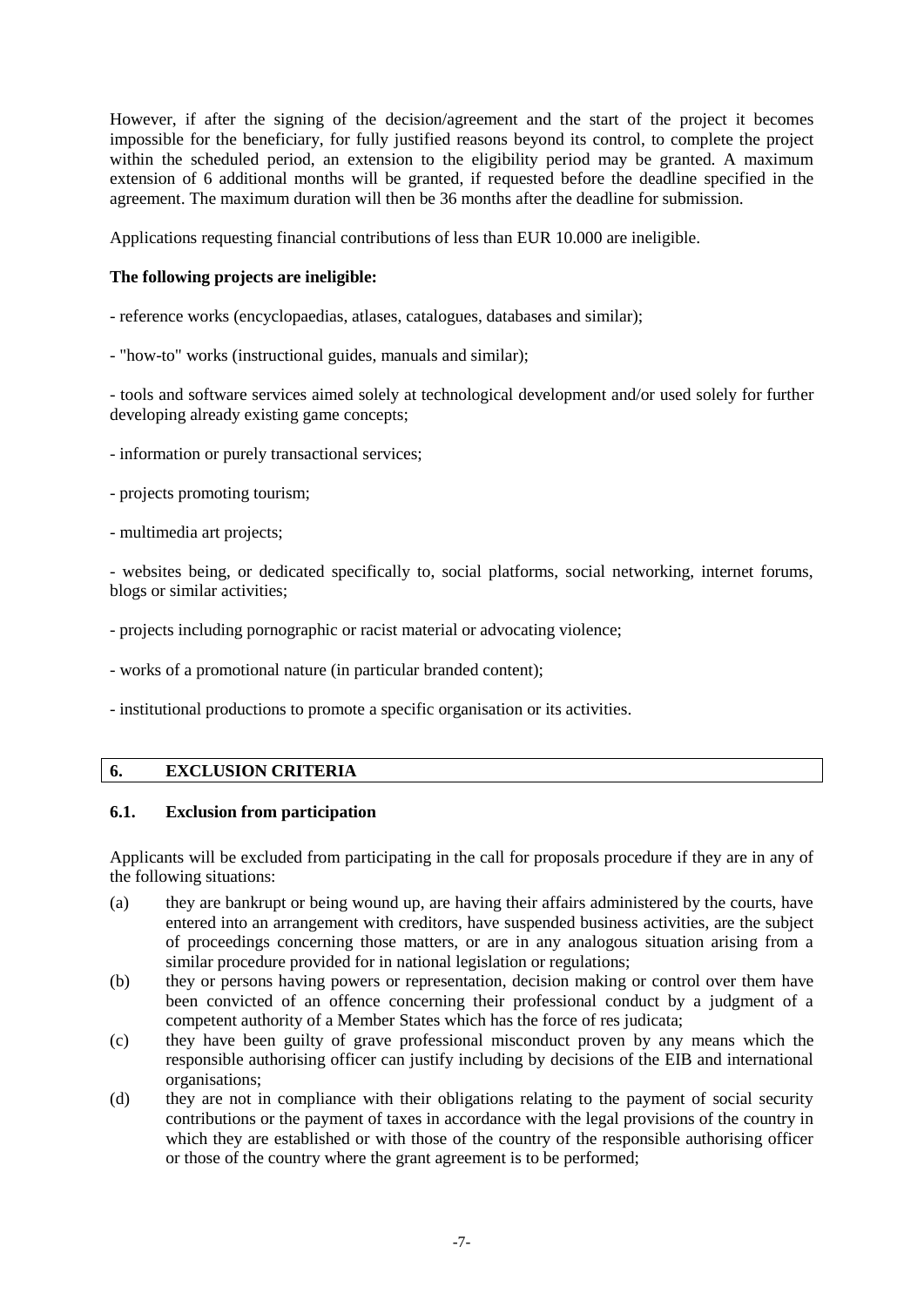- (e) they or persons having powers or representation, decision making or control over them have been the subject of a judgment which has the force of res judicata for fraud, corruption, involvement in a criminal organisation, money laundering or any other illegal activity, where such an illegal activity is detrimental to the Union' financial interests;
- (f) they are currently subject to an administrative penalty referred to in Article 109(1) of the Financial Regulation.

#### **6.2 Exclusion from award**

Applicants will not be granted financial assistance if, in the course of the grant award procedure, they:

- (a) are subject to a conflict of interests;
- (b) are guilty of misrepresentation in supplying the information required by the Agency as a condition of participation in the grant award procedure, or fail to supply this information;
- (c) find themselves in one of the situations of exclusion referred to in the above section 6.1.

Administrative and financial penalties may be imposed on applicants who are guilty of misrepresentation or are found to have seriously failed to meet their contractual obligations under a previous grant award procedure.

#### **6.3 Support documents**

Applicants for a grant exceeding EUR 60.000 must sign a declaration on their honour certifying that they are not in one of the situations referred to in the above sections 6.1. and 6.2, filling in the relevant form attach to the application form accompanying the call for proposals and available at [http://ec.europa.eu/culture/media/fundings/creative-europe/call\\_11\\_en.htm](http://ec.europa.eu/culture/media/fundings/creative-europe/call_11_en.htm).

## **7. SELECTION CRITERIA**

Applicant must have stable and sufficient sources of funding to maintain their activity throughout the period during which the action is being carried out or the year for which the grant is awarded and to participate in its funding. They must have the professional competencies and qualifications required to complete the proposed action or work programme.

Applicants must submit a declaration on their honour, completed and signed, attesting to their status as a legal person and to their financial and operational capacity to complete the proposed activities

#### **7.1. Operational Capacity**

In order to permit an assessment of their operational capacity, organisations applying for a grant above EUR 60,000 must submit, together with their applications:

- the details of the experience of the members of the applicant company's team directly attached to the development of the submitted action;
- a list of productions already produced by the applicant Company.

#### **7.2. Financial Capacity**

Applicants must have stable and sufficient sources of funding to maintain their activity throughout the period during which the action is being carried out or the year for which the grant is awarded and to participate in its funding. The applicants' financial capacity will be assessed on the basis of the following supporting documents to be submitted with the application:

a) Low value grants  $( $EUR 60 000$ ):$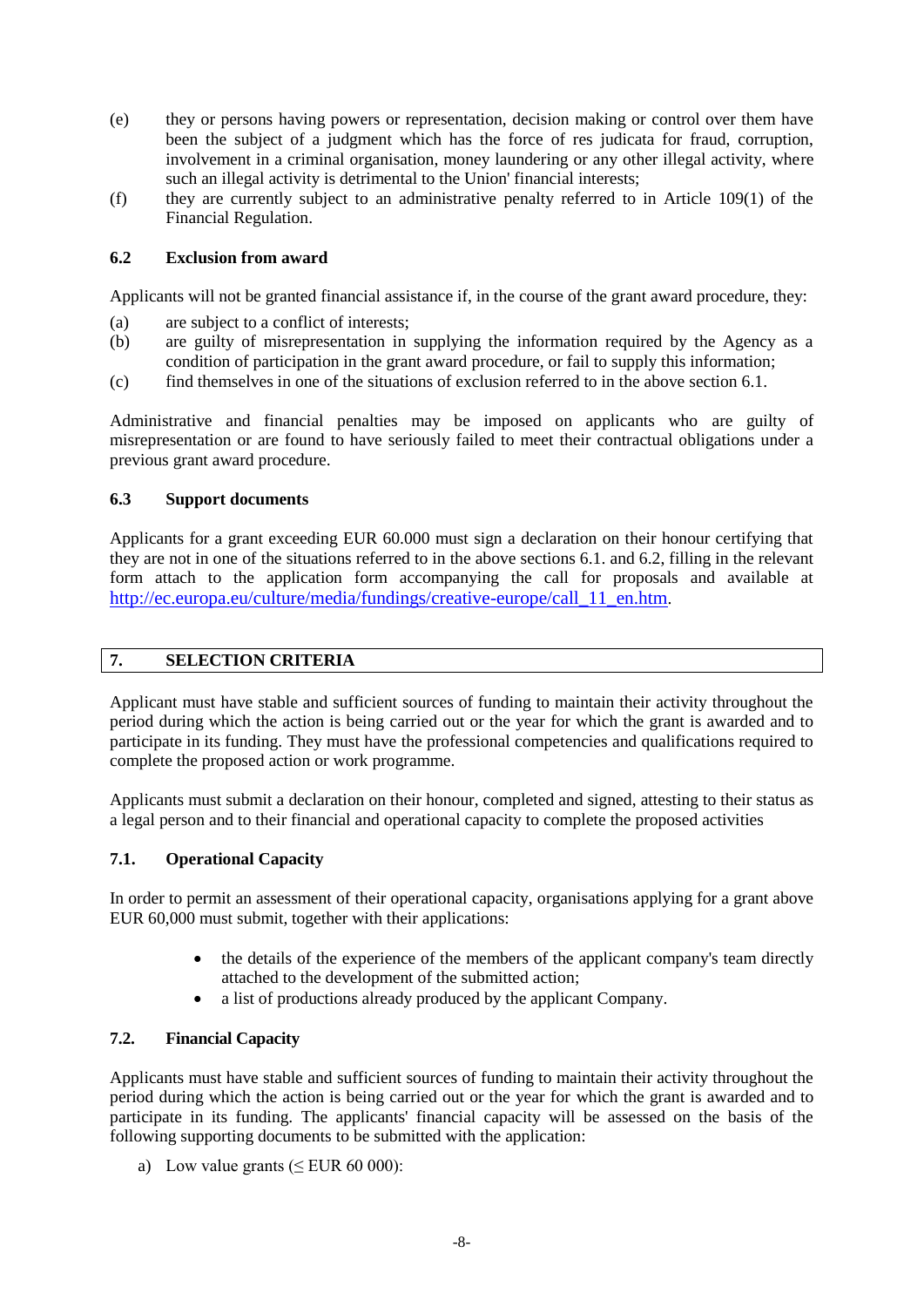- a declaration on their honour

b) Grants  $>$  EUR 60 000:

- a declaration on their honour

- the financial statements (including the balance sheet, the profit and loss accounts and the annexes) of the last two financial years for which the accounts have been closed

- financial capacity form provided for in the application form, filled in with the relevant statutory accounting figures, in order to calculate the ratios as detailed in the form.

On the basis of the documents submitted, if the Agency considers that financial capacity is not satisfactory, it may:

- request further information;
- propose a grant decision/agreement without pre-financing;
- propose a grant decision/agreement without pre-financing but an interim payment based on expenses already occurred;
- propose a grant decision/agreement with a pre-financing covered by a bank guarantee (see section 9.2 below);
- reject the application.

#### **8. AWARD CRITERIA**

Eligible applications will be assessed on the basis of the following criteria:

|                | Criteria                                       | <b>Definitions</b>                                                                                                                                      | <b>Max. Weighting</b> |
|----------------|------------------------------------------------|---------------------------------------------------------------------------------------------------------------------------------------------------------|-----------------------|
| 1              | Relevance and<br>European<br>added-value       | Quality of development strategy and<br>potential for European and international<br>exploitation                                                         | 20                    |
| $\overline{2}$ | Quality of the<br>content<br>and<br>activities | Quality of the content, originality of the<br>concept against existing works and<br>quality of the financing strategy for<br>development and production | 10                    |
| 3              | Dissemination<br>of<br>project<br>results      | Quality of the distribution and marketing<br>strategy and suitability for the target<br>audience                                                        | 20                    |
| $\overline{4}$ | Quality of the<br>project team                 | Potential, experience and adequacy of<br>the creative team                                                                                              | 10                    |
| 5              | and<br>Impact<br>sustainability                | Feasibility potential of the project                                                                                                                    | 10                    |
| 6              | Innovative<br>character                        | Innovation,<br>appropriateness<br>of<br>the<br>techniques used in the work and quality<br>of the gameplay                                               | 30                    |

Automatic Award criteria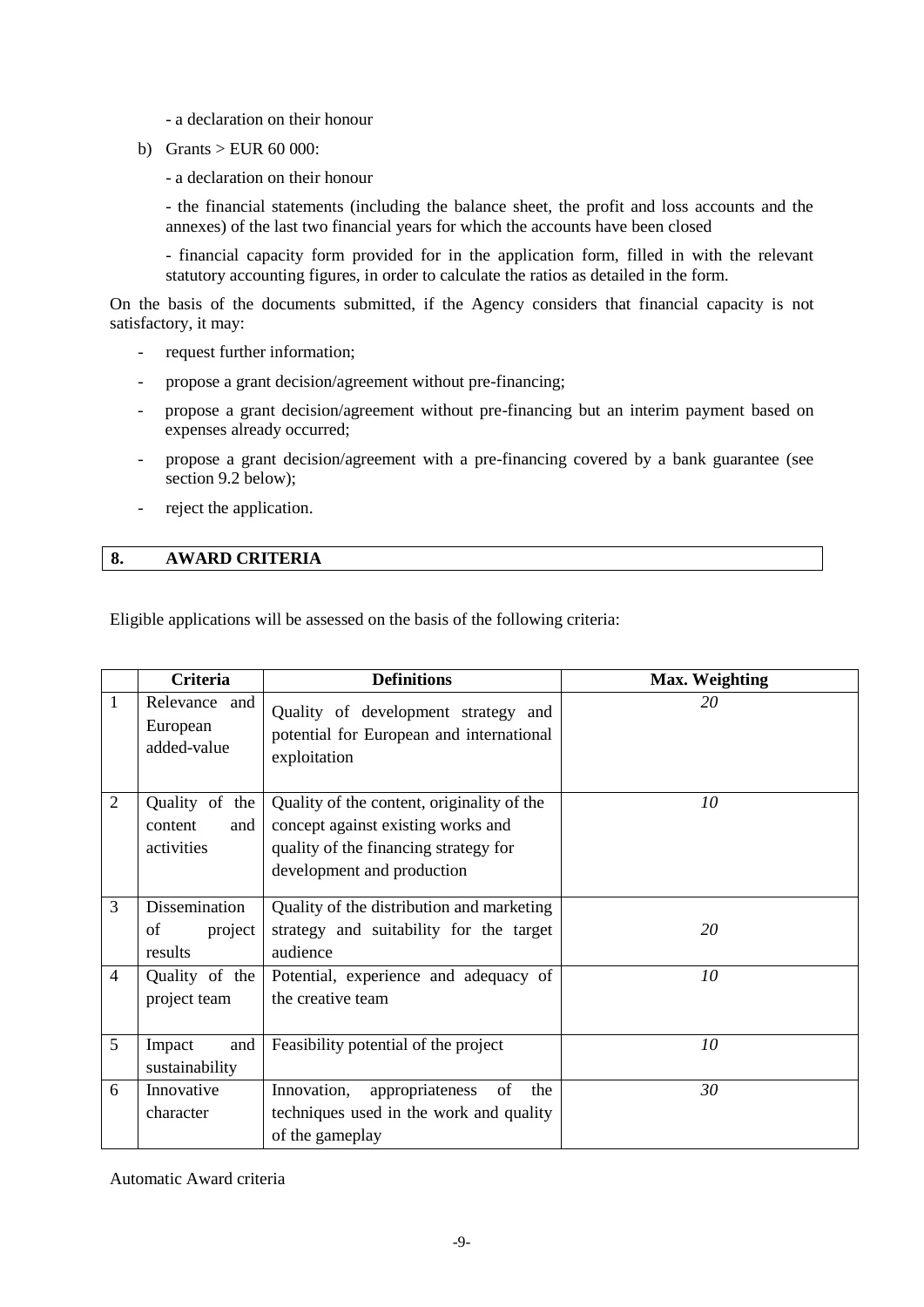| <b>Description</b>                                                                                                                                 | <b>Extra points</b> |
|----------------------------------------------------------------------------------------------------------------------------------------------------|---------------------|
| An applicant company established in a country with low<br>production capacity <sup>4</sup>                                                         |                     |
| A project targeted for young audience <sup>5</sup>                                                                                                 | 10                  |
| A project intending for co-production with an operator<br>established in a participating country which does not have<br>a common official language | 10                  |

## **9. FUNDING CONDITIONS**

An EU grant is an incentive to carry out activities that would not be possible without the support of the Union. It is based on the principle of co-financing. The EU grant supplements the applicant organisation's own financial involvement and/or any national, regional or private support it may have obtained.

Acceptance of an application by the Agency does not constitute an undertaking to award a grant equal to the amount requested by the beneficiary. Furthermore, under no circumstances may the amount awarded exceed the amount requested.

The award of a grant does not establish an entitlement for subsequent years.

## **9.1 Contractual provisions and payment procedures**

In the event of definitive approval by the Agency, a grant decision or a grant agreement, drawn up in euro and detailing the conditions and level of funding will be sent to the beneficiary.

 $\Box$ In case of beneficiaries established outside the European Union: the 2 copies of the original grant agreement must be signed by the beneficiary and returned to the Agency immediately. The Agency will sign it last.

 $\Box$ In case of beneficiaries established within the European Union Member States: the grant decision must not be returned to the Agency. The general conditions applicable to the decision are available in the 'Documents register' of the Agency website (Calls for proposals II.a) **http**[://eacea.ec.europa.eu/about/documents/calls\\_gen\\_conditions/2a\\_action\\_nocontribution\\_en.pdf.](http://eacea.ec.europa.eu/about/documents/calls_gen_conditions/2a_action_nocontribution_en.pdf)

As regards grant decisions, beneficiaries understand that:

Submission of a grant application implies acceptance of these General Conditions. These General Conditions bind the beneficiary to whom the grant is awarded and shall constitute an annex to the grant decision.

A pre-financing payment of 70% will be transferred to the beneficiary within 30 days:

- of notification of the grant decisions,

- of the date when the last of the two parties signs the agreement (for grant agreements) and all the possible guarantees are received.

Pre-financing is intended to provide the beneficiary with a float.

<u>.</u>

<sup>&</sup>lt;sup>4</sup> All MEDIA countries with the exception of France, Germany, Italy, Spain and the United Kingdom.

<sup>5</sup> Young audience is intended up to 16 years old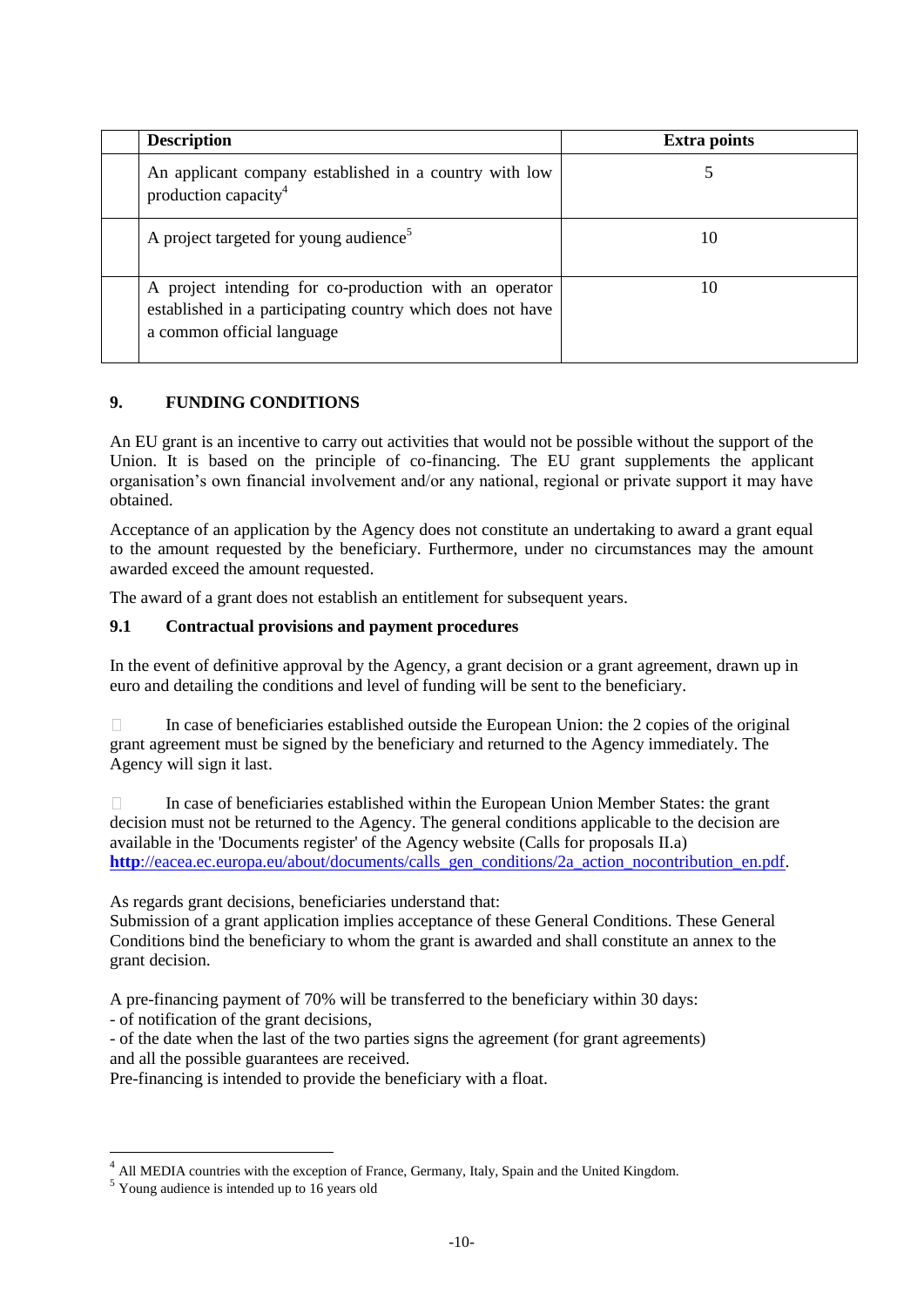The Agency will establish the amount of the final payment to be made to the beneficiary on the basis of the final report. If the eligible costs actually incurred by the applicant during the action are lower than anticipated, the Agency will apply its rate of funding to the actual costs, and the beneficiary will, where applicable, be required to repay any excess amounts already transferred by the Agency under the pre-financing payment.

## **9.2 Guarantee**

In the event that the applicant's financial capacity is not satisfactory, a pre-financing guarantee for up to the same amount as the pre-financing may be requested in order to limit the financial risks linked to the pre-financing payment.

The financial guarantee, in euro, shall be provided by an approved bank or financial institution established in one of the Member State of the European Union. When the beneficiary is established in a third country, the authorising officer responsible may agree that a bank or financial institution established in that third country may provide the guarantee if he considers that the bank or financial institution offers equivalent security and characteristics as those offered by a bank or financial institution established in a Member State. Amounts blocked in bank accounts shall not be accepted as financial guarantees.

The guarantee may be replaced by a joint and several guarantees by a third party or by a joint guarantee of the beneficiaries of an action who are parties to the same grant agreement

The guarantee shall be released as the pre-financing is gradually cleared against interim payments or payments of balances to the beneficiary, in accordance with the conditions laid down in the grant agreement.

## **9.3 Double financing**

Applicants may receive only one grant for action for the same application from the budget of the European Union.

To ensure this, they must give details in their application form of any other grant requests which they have submitted or intend to submit to the European Institutions stating in each case, the budgetary year, the budget heading, the European Union programme and the amount requested

## **9.4 Funding method**

## 9.4.1 **Lump sum grant:** Not applicable

## 9.4.2 Budget-based financing

 $\checkmark$  General provisions

Budget-based grants are calculated on the basis of a detailed estimated budget. The budget attached to the application form must be complete and in balance, i.e. total estimated expenditure must equal total revenue, including the Agency grant application. The budget must indicate clearly the costs that are eligible for EU funding. The EU grant is limited to a maximum co-financing rate of 50% of eligible costs.

The budget must be drawn up in euros. Applicants not based in the euro zone must use the exchange rate published in the Official Journal of the European Union on the date of the publication of this call for proposals. This exchange rate is available from the Creative Europe Desks and from the web site of the European Commission at [http://ec.europa.eu/budget/inforeuro\)](http://ec.europa.eu/budget/inforeuro/).

Part of the total estimated eligible expenses must be financed from sources other than the Union grant. Applicants must indicate the sources and amounts of any other funding received or applied for in the same financial year for the implementation of the project or work programme concerned.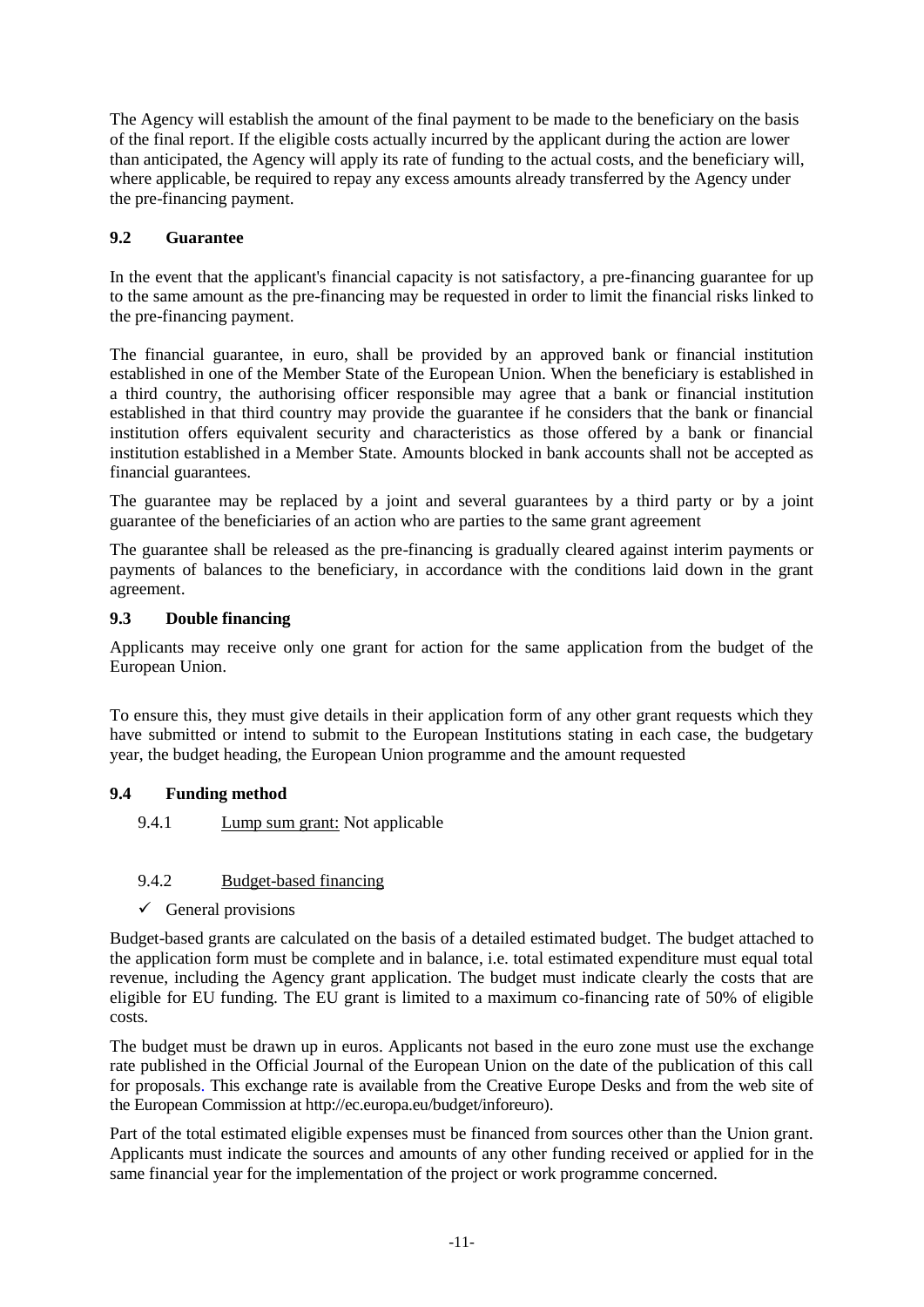The allocated amount may not exceed the amount requested.

EU grants may not have the purpose or effect of producing a profit within the framework of the action of the beneficiary. **Profit shall be defined as a surplus of receipts over the eligible costs incurred by the beneficiary, when the request is made for payment of the balance.** In this respect, where a profit is made, the Agency shall be entitled to recover a percentage of the profit corresponding to the Union contribution to the eligible costs actually incurred by the beneficiary to carry out the action.<sup>6</sup>

 $\checkmark$  Eligible costs

Eligible costs of the action are costs actually incurred by the beneficiary, which meet the following criteria:

- they are incurred during the duration of the action as specified in the grant agreement, with the exception of costs relating to final reports and certificates on the action/work programme's financial statements and underlying accounts.

The period of eligibility of costs will start on the date of submission of the application. Under no circumstances can the eligibility period start before the date of submission of the grant application. Only the costs related to the acquisition of author rights is eligible retroactively for a period of 12 months preceding the date of submission.

- they are connected with the subject of the agreement and they are indicated in the estimated overall budget of the action/work programme;

- they are necessary for the implementation of the action/ work programme which is the subject of the grant;

- they are identifiable and verifiable, in particular being recorded in the accounting records of the beneficiary and determined according to the applicable accounting standards of the country where the beneficiary is established and according to the usual cost-accounting practices of the beneficiary;

- they comply with the requirements of applicable tax and social legislation;

- they are reasonable, justified, and comply with the requirements of sound financial management, in particular regarding economy and efficiency.

The beneficiary's internal accounting and auditing procedures must permit direct reconciliation of the costs and revenue declared in respect of the action/project with the corresponding accounting statements and supporting documents.

## **Eligible direct costs:**

The eligible direct costs for the action are those costs which, with due regard for the conditions of eligibility set out above, are identifiable as specific costs directly linked to the performance of the action and which can therefore be booked to it directly. In particular, the following direct costs are eligible, provided that they satisfy the criteria set out in the previous paragraph:

- writing and storyboarding;
- creation of content;
- definition of the initial visual concepts (characters, backgrounds...) and sounds;
- realisation of a demo or the realisation of a playable prototype game before the signing of any production contract with a publisher;
- acquisition of rights;

<u>.</u>

- preparation of a business plan and a financing plan;

<sup>&</sup>lt;sup>6</sup> This provision does not apply for grants which are lower than or equal to  $\epsilon$ 60 000.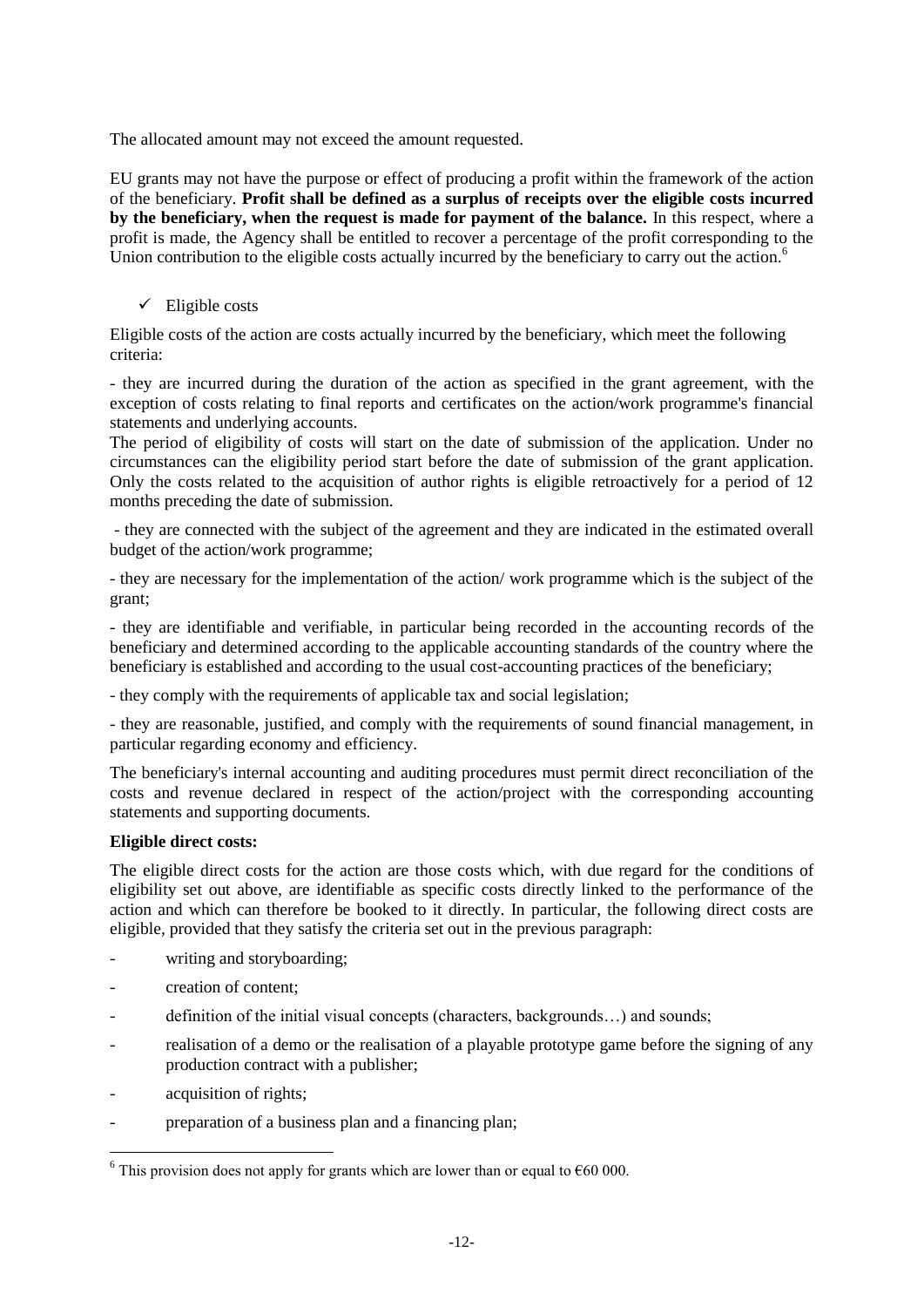- preparation of the provisional production budget;
- search for and identification of industry partners, financiers and co-producers;
- preparation of the production schedule up to delivery;
- initial marketing and sales plans (target markets and buyers, foreseen releases, presentation at festivals and markets, etc.);
- non deductible VAT unless it is related to activities of the public authorities in the Member **States**.

#### **Eligible indirect costs (administrative costs):**

- a flat-rate amount, not exceeding 7% of the eligible direct costs of the action, is eligible under indirect costs, representing the beneficiary's general administrative costs which can be regarded as chargeable to the action.

Indirect costs may not include costs entered under another budget heading.

Applicants's attention is drawn to the fact that in the case of organisations receiving an operating grant, indirect costs are no longer eligible under specific actions.

 $\checkmark$  Ineligible costs

The following costs shall not be considered eligible:

- return on capital,
- debt and debt service charges,
- provisions for losses or debts,
- interest owed,
- doubtful debts.
- exchange losses,
- costs of transfer from the Agency charged by the bank of the beneficiary,
- costs declared by the beneficiary and covered by another action receiving a European Union grant,
- contributions in kind.
- excessive or reckless expenditure,
- production costs.

 $\checkmark$  Calculation of the final award

The Agency will establish the final amount of the grant on the basis of the following documents:

- a final report providing details of the implementation and results of the action;

- the final financial statement of costs actually incurred.

The beneficiary is required to submit, in support of the final payment, a "Report of Factual Findings on the Final Financial Report - Type I" produced by an approved auditor or in case of public bodies, by a competent and independent public office.

The procedure and the format to be followed by an approved auditor or in case of public bodies, by a competent and independent public officer, are detailed in the following "Guidance Notes":

[http://eacea.ec.europa.eu/about/documents/guidance-notes-audit-type-i\\_11.2012\\_en.pdf](http://eacea.ec.europa.eu/about/documents/guidance-notes-audit-type-i_11.2012_en.pdf)

The use of the report format set by the "Guidance Notes" is compulsory.

The calculation of the final grant amount by the Agency is based on a detailed final financial statement of the beneficiary, accompanied by supporting documentation for the incurred expenditure. If the eligible costs actually incurred by the beneficiary are lower than anticipated, the Agency will apply the rate of co-financing stated in the grant agreement to the expenditure actually incurred. The Agency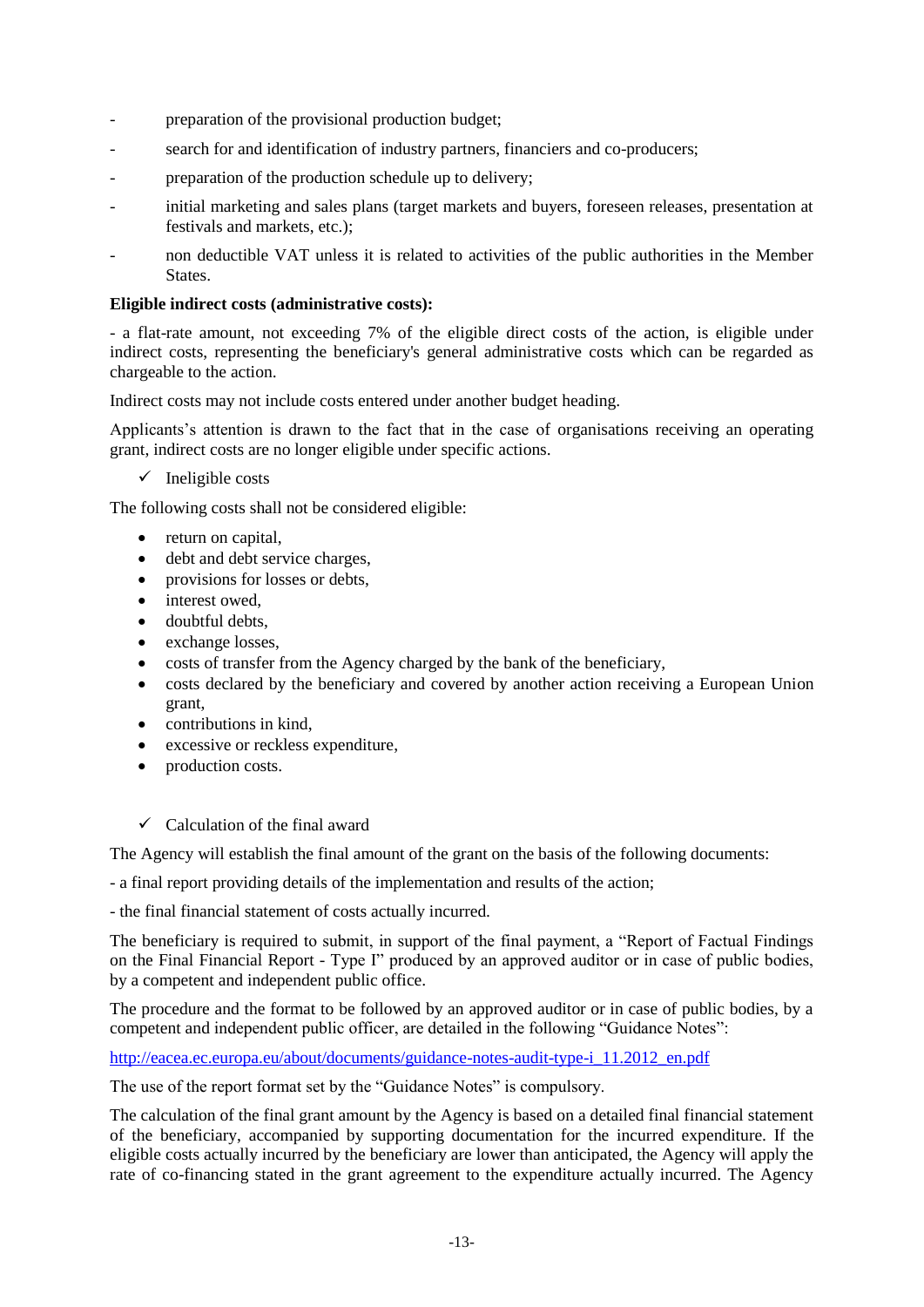also reserves the right to reduce the amount of the grant if the organisation has not fully implemented the agreed project/work programme.

Where applicable, the beneficiary will be required to reimburse any excess amounts paid by the Agency in the form of pre-financing.

## **10. SUB-CONTRACTING AND AWARD OF PROCUREMENT CONTRACT**

Where the implementation of the action or the work programme requires the award of procurement contracts (implementation contracts), the beneficiary must award the contract to the bid offering best value for money or the lowest price (as appropriate), avoiding conflicts of interests and retain the documentation for the event of an audit.

Sub-contracting, i.e. the externalisation of specific tasks or activities which form part of the action/work programme as described in the proposal and which cannot be performed by the beneficiary itself must satisfy the conditions applicable to any implementation contract (as specified above) and in addition to them the following conditions:

- it may only cover the implementation of a limited part of the action;

- it must be justified having regard to the nature of the action and what is necessary for its implementation;

- it must be clearly stated in the proposal or prior written authorisation from the Agency must be obtained.

## **11. PUBLICITY, COMMUNICATION AND DISSEMINATION**

## **11.1 Publicity**

All grants awarded in the course of a financial year must be published on the Internet site of the European Union institutions during the first half of the year following the closure of the budget year in respect of which they were awarded. The information may also be published using any other appropriate medium, including the Official Journal of the European Union.

The beneficiary authorises the Agency to publish the following information in any form and medium, including via the Internet:

- the beneficiary's name and locality,
- the amount awarded.
- -…..the nature and purpose of the grant.

Upon a reasoned and duly substantiated request by the beneficiary, the Agency may agree to forgo such publicity, if disclosure of the information indicated above would threaten the safety of the beneficiaries or harm their business interests.

Beneficiaries must clearly acknowledge the European Union's contribution in all publications or in conjunction with activities for which the grant is used. The name and logo of the programme must appear on all publications, posters, programmes and other products created in relation to the cofinanced action.

The logo of the Creative Europe Programme can be downloaded from the following address: [http://ec.europa.eu/dgs/education\\_culture/promo/creative-europe/eps/eps.zip](http://ec.europa.eu/dgs/education_culture/promo/creative-europe/eps/eps.zip)

## **11.2 Communication and dissemination**

To maximise impact, projects should have a clear and strong strategy for communication and dissemination of their activities and results, and applicants must provide enough time and resources to communicate and interact appropriately with peers, audiences and local communities as appropriate.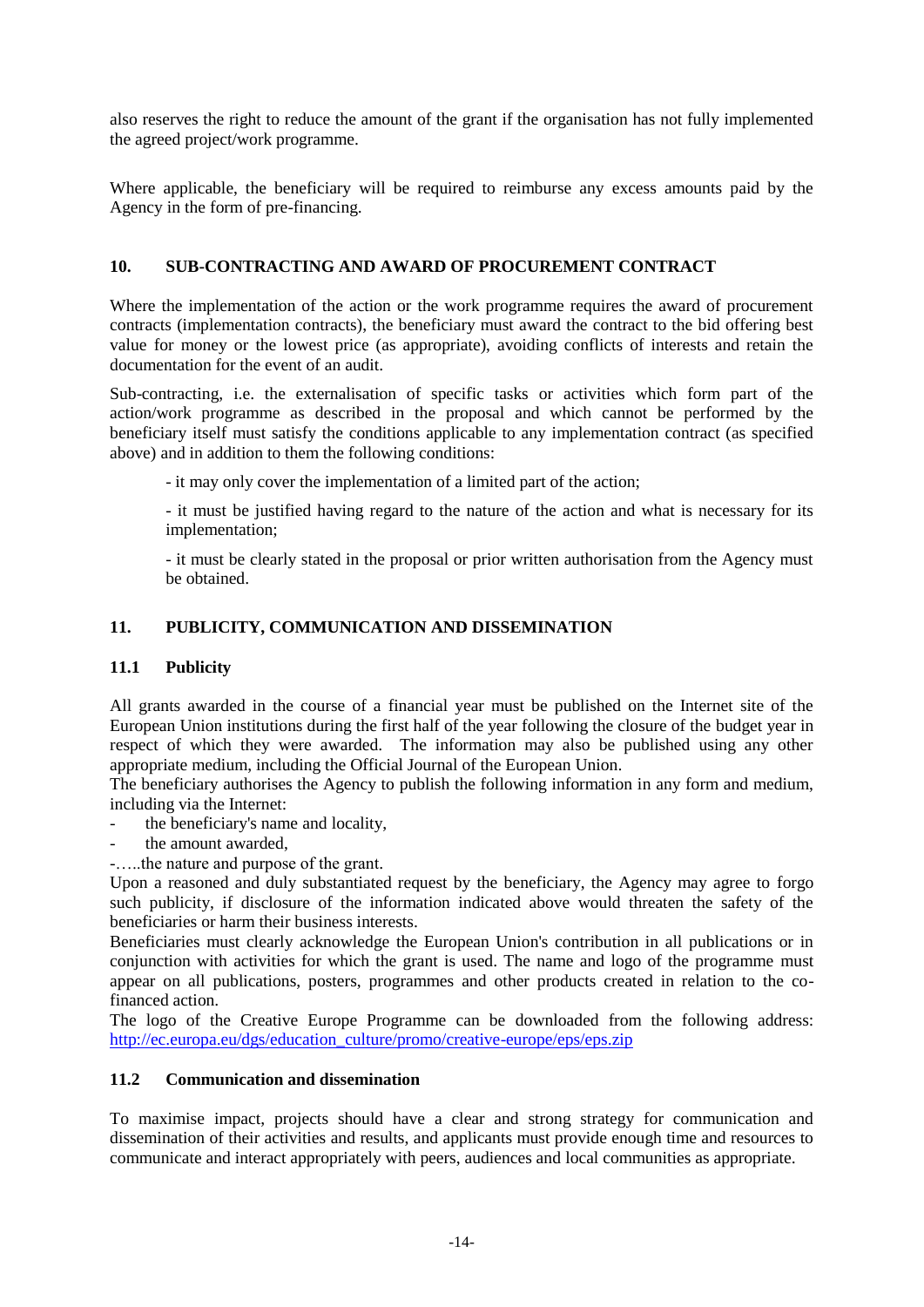The Commission together with the Agency may identify good practices and prepare relevant dissemination materials to be shared within and across all participating countries and beyond.

Data and results from projects will be made freely available to be used by stakeholders, policy makers and others in a wide range of ways.

Beneficiaries may be required to attend and to participate in events organised by the European Commission or the Agency to share their experience with other participants and/or policy makers.

## **12. DATA PROTECTION**

All personal data (such as names, addresses, CVs, etc.) will be processed in accordance with Regulation (EC) No 45/2001 of the European Parliament and of the Council of 18 December 2000 on the protection of individuals with regard to the processing of personal data by the European Union institutions and bodies and on the free movement of such data.<sup>7</sup>

Unless marked as optional, the applicant's replies to the questions in the application form are necessary to evaluate and further process the grant application in accordance with the specifications of the call for proposals. Personal data will be processed solely for that purpose by the department or Unit responsible for the Union grant programme concerned (entity acting as data controller). Personal data may be transferred on a need to know basis to third parties involved in the evaluation of applications or in the grant management procedure, without prejudice of transfer to the bodies in charge of monitoring and inspection tasks in accordance with European Union law. The applicant has the right of access to, and to rectify, the data concerning him or her. For any question relating to these data, please contact the Controller. Applicants have the right of recourse to the European Data Protection Supervisor at any time. A detailed Privacy statement, including contact information, is available on Agency's website:

[http://eacea.ec.europa.eu/about/documents/calls\\_gen\\_conditions/eacea\\_grants\\_privacy\\_statement.pdf](http://eacea.ec.europa.eu/about/documents/calls_gen_conditions/eacea_grants_privacy_statement.pdf)

Applicants and, if they are legal entities, persons who have powers of representation, decision-making or control over them, are informed that, should they be in one of the situations mentioned in:

- the Commission Decision of 16.12.2008 on the Early Warning System (EWS) for the use of authorising officers of the Commission and the executive agencies (OJ, L 344, 20.12.2008, p. 125), or

- the Commission Regulation of 17.12.2008 on the Central Exclusion Database – CED (OJ L 344, 20.12.2008, p. 12),

their personal details (name, given name if natural person, address, legal form and name and given name of the persons with powers of representation, decision-making or control, if legal person) may be registered in the EWS only or both in the EWS and CED, and communicated to the persons and entities listed in the above-mentioned Decision and Regulation, in relation to the award or the execution of a procurement contract or a grant agreement or decision.

## **13. PROCEDURE FOR THE SELECTION OF PROPOSALS**

## **13.1 Publication**

Following the adoption the Annual Work Programmes, the Calls for proposals will be published in the Official Journal of the European Union and will be accessible on the MEDIA Sub-programme website at the following address:

[http://ec.europa.eu/culture/media/fundings/creative-europe/call\\_11\\_en.htm](http://ec.europa.eu/culture/media/fundings/creative-europe/call_11_en.htm)

<sup>1</sup> <sup>7</sup> Official Journal L 8, 12.1.2001.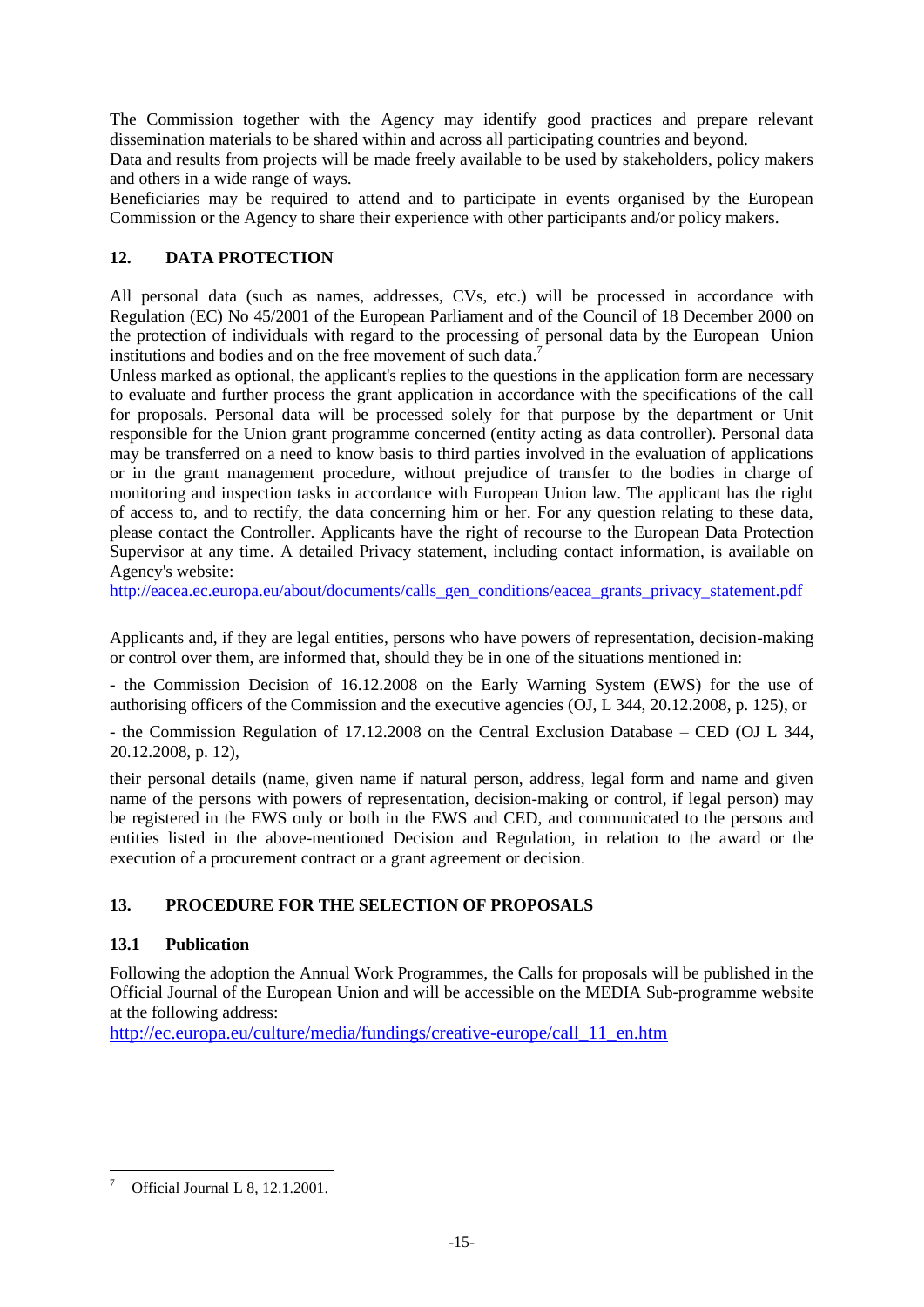## **13.2 Registration in the Participant Portal**

Before submitting an electronic application, applicants will have to register their organisation in the Education, Audiovisual, Culture, Citizenship and Volunteering Participant Portal and receive a Participant Identification Code (PIC). The PIC will be requested in the application form.

The Participant Portal is the tool through which all legal and financial information related to organisations will be managed. Information on how to register can be found in the portal under the following address: *<http://ec.europa.eu/education/participants/portal>*

The tool also allows applicants to upload different documents related to their organisation. These documents have to be uploaded once and will not be requested again for subsequent applications by the same organisation.

Details on the supporting document that need to be uploaded in the portal can be found on the following link: [http://ec.europa.eu/culture/media/fundings/creative-europe/call\\_11\\_en.htm](http://ec.europa.eu/culture/media/fundings/creative-europe/call_11_en.htm)

#### **13.3 Submission of the grant application**

An online application system has been set up. Grant applications must be drawn up in one of the official EU languages, using the online form (eForm) specifically designed for this purpose. To facilitate the assessment of the application, an English or French translation of the documents relevant to the assessment of the project(s) may be submitted.

The eForm can be obtained on the Internet at the following address: <https://eacea.ec.europa.eu/PPMT/>

Proposals must be submitted by the deadline mentioned in the call for proposals and in Section "3.Timetable" of the present Guidelines **before 12:00 CET/CEST (Midday, Brussels time)**, using the online application form.

Please note that no other method of submission of an application will be accepted. Applications submitted in any other way will be automatically rejected. No exceptions will be made.

Make sure that you have officially submitted your electronic application form and that you have received an e-mail acknowledging receipt of your submission with a project reference number.

Applicants shall ensure that all the documents requested and mentioned in the eForms are provided electronically.

No changes to the dossier can be made after the deadline for the submission of applications. However, if there is a need to clarify certain aspects, the Agency may contact the applicant for this purpose.

Only applications that fulfil the eligibility criteria will be considered for a grant. If an application is deemed ineligible, a letter indicating the reasons will be sent to the applicant.

#### **13.4 Evaluation procedure**

The eligible proposals will be ranked according to the award criteria defined and weighted in section 8 of the present Guidelines. Within the limit of the available budget, actions obtaining the highest scores will be selected.

The assessment is made solely on the basis of the documents sent by the relevant deadline. Nevertheless, the Agency reserves the right to request additional information from the applicant.